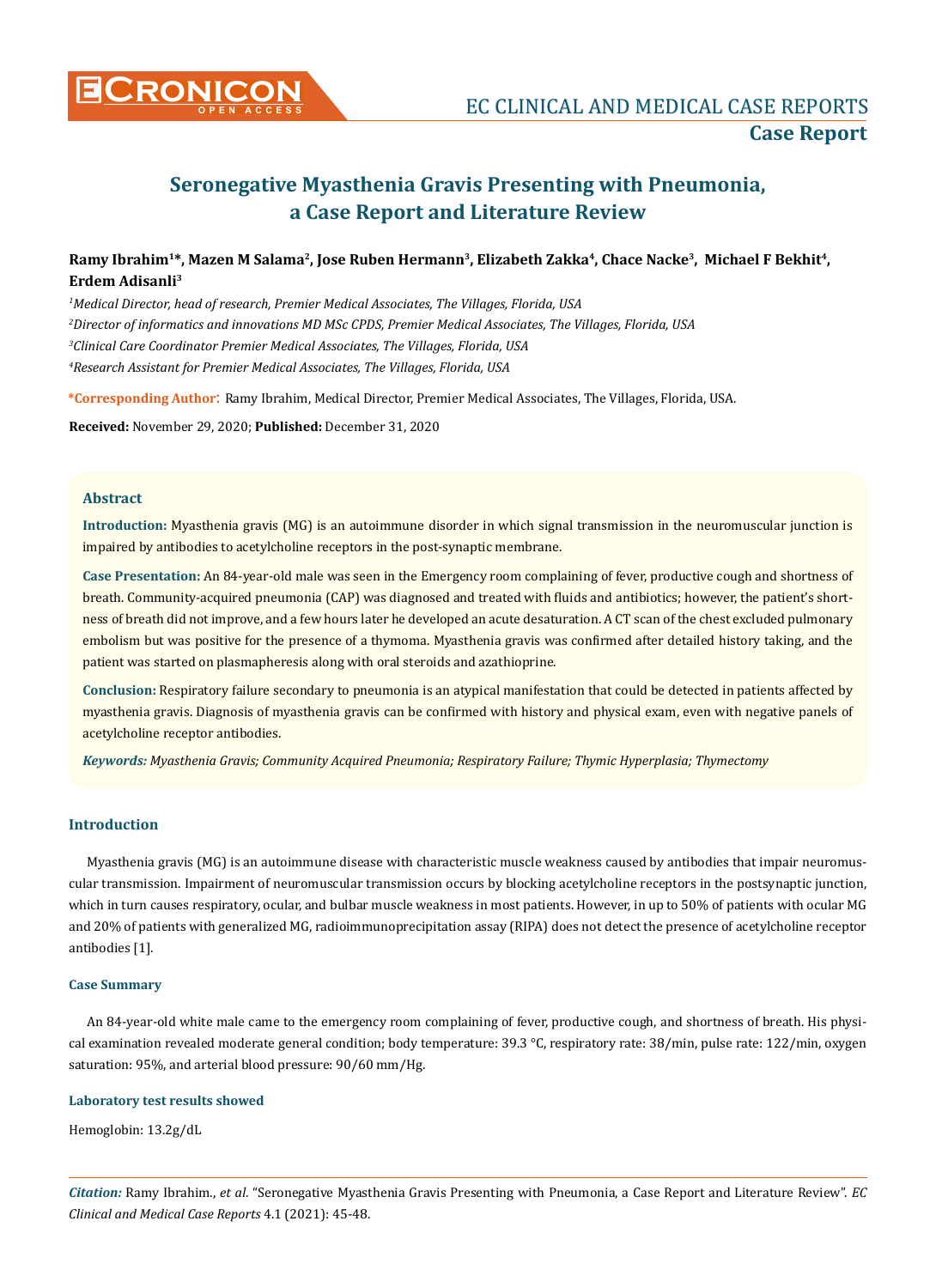White blood cells: 9.810/mm3 Platelets: 229.000 mm3 Sodium (Na): 128 meq/L Corrected Na: 137.5 meq/L Potassium: 3.6 meq/L Chlor: 104 mEq/L Calcium: 8.4 mg/dL Phosphate: 2.5 mg/dL Blood urea nitrogen: 8 mg/dL Creatinine: 0.58 mg/dL Uric acid: 4 mg/dL SGOT: 15 U/L, SGPT: 16 U/L Total bilirubin: 0.3mg/dL Total protein: 6.8 g/dL Albumin: 4.2 g/dL Hemoglobin A1c: 14.8% (4.6-6.2) C- peptide: 0.12 ng/mL (0.9-4) Blood gas pH: 7.11, pCO2: 15.6 mmHg, HCO3: 8.7 mmol/L, base deficit: -22.4.

A chest x-ray showed lobar pneumonia. On the basis of these findings, the patient was diagnosed with community acquired pneumonia (CAP). He was then admitted to the intensive care unit, where he was started on an infusion of intravenous fluids and antibiotics. The patient's temperature improved, but the shortness of breath that was found at presentation continued and became more evident at followup. History taking revealed that the patient's shortness of breath had increased over a short period of time. Spiral CT of the chest was performed to evaluate for possible pulmonary embolism. No evidence of pulmonary embolism was found, but a right anterior mediastinal mass was present, suspected to be a thymoma.

The thymus is an organ involved in generating T lymphocytes, which perform vital functions in the immune system. Abnormalities of the thymus include thymoma and thymic hyperplasia, and are found in 80% of cases of MG [2].

After 3 hours, the patient had a sudden episode of desaturation, and he began complaining of a sensation that "something is stuck in my throat." He was immediately intubated and mechanically ventilated.

No A/a gradient was seen on arterial blood gas, but in spite of this finding, multiple attempts at extubation were unsuccessful. Other causes of respiratory failure were therefore considered, including neuromuscular and cardiac. Upon gathering a more detailed history from the patient and his family, it was revealed that prior to hospitalization, the patient had been experiencing symptoms of upper and lower extremity weakness for the past month. He also complained of blurred vision (i.e., diplopia), mild dysphagia, a sensation of choking on lying down, and of being excessively tired by the end of the day for the past 6 weeks. The patient's presentation of neuromuscular

*Citation:* Ramy Ibrahim., *et al*. "Seronegative Myasthenia Gravis Presenting with Pneumonia, a Case Report and Literature Review". *EC Clinical and Medical Case Reports* 4.1 (2021): 45-48.

46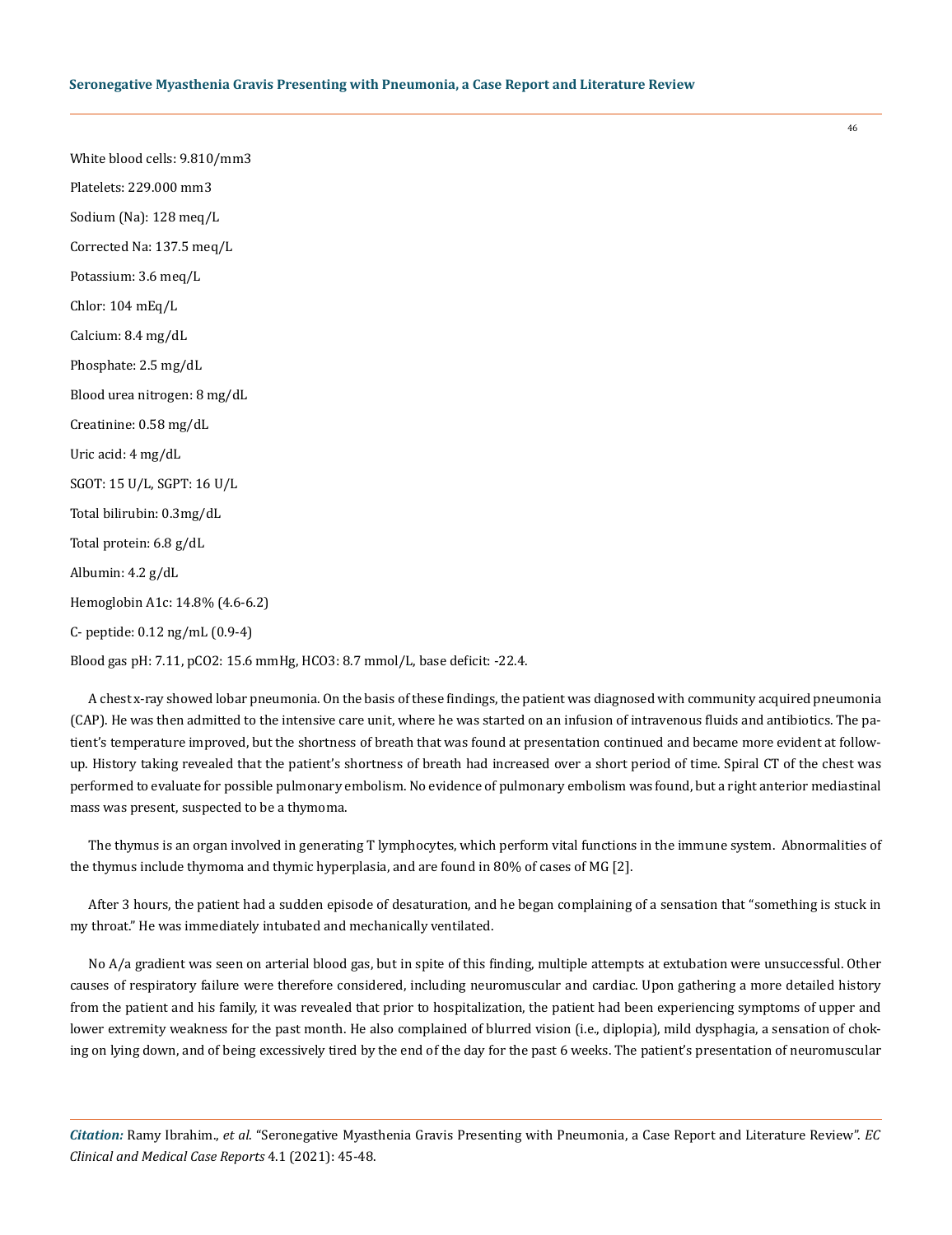weakness warranted a neurological consult, which was arranged by the attending neurologist. Neurological examination demonstrated weakness of the bilateral deltoids, orbicularis oculi, biceps, interossei, triceps, plantar flexors, and ankle dorsiflexors. Sensory examination and other neurological tests were normal. Based on the patient's history and physical exam, a clinical diagnosis of myasthenia gravis was made, despite a negative acetylcholine receptor antibody panel.

Electromyography was performed, with repeated nerve stimulation resulting in significant decrement, consistent with a diagnosis of myasthenia gravis.

The patient was treated with pyridostigmine 150 mg/day and prednisolone 5 mg/day (dosing gradually increased to 45 mg/day). The patient's status greatly improved after a few days of treatment, with resolution of the patient's hypercapnia and dyspnea. His arterial blood gas (ABG) measurements came within normal levels, and he was extubated successfully thereafter. He was discharged after two weeks on steroids, azathioprine, and pyridostigmine. As the patient began to stabilize, a thymectomy was scheduled, and there were no complications after the surgery.

### **Discussion**

Myasthenia gravis is an autoimmune disorder in which impairment of neuromuscular transmission occurs by blocking of acetylcholine receptors (AChR) in the postsynaptic junction [6]. The blocking is caused by autoantibodies against AChR, and (to a lesser degree) MuSK receptors. However, in some cases there are no antibodies against either AChR or MuSK. In such a situation, the patient is referred to as having seronegative myasthenia gravis [3].

Respiratory failure is an atypical initial presentation of MG. More commonly, respiratory failure only occurs after the disease has progressed or compensatory mechanisms have been overwhelmed by a superimposed respiratory illness [4]. Myasthenic crisis can be caused by acute upper or lower respiratory tract infection, urinary tract infections, and can be associated with diabetic ketoacidosis.

Although clinical presentations of ocular, bulbar, and/or respiratory muscle weakness are obviously present, reflexes are usually preserved [4]. Rest and sleep are important measures to help reduce muscle weakness that is due to repeated use. Ptosis and diplopia are common initial symptoms due to early involvement of the cranial muscles. Difficulty swallowing is another known presentation of MG, and was demonstrated in our patient, who described a sensation of tightness in his throat prior to being intubated.

Muscle strength improves with rest in patients with MG. Therefore, physical exam results will vary, with some patients demonstrating normal neurologic exams. Preservation of reflexes and sensation is a key in differentiating MG from other neuropathies [5]. Other objective tests used for assessment and diagnosis of disease progression and activity include timed forward abduction, vital capacity, and muscle dynamometry.

There are some associated conditions that could exacerbate MG and they should be considered in the diagnosis. These conditions include thymic tumors and thyroid dysfunction (i.e., hypothyroidism and hyperthyroidism). As in our patient, CAP can exacerbate myasthenia and precipitate a myasthenic crisis. Differentials that should also be considered include spinal cord injuries, intracranial lesions, and opioid-induced respiratory depression.

MG can be treated both pharmacologically and nonpharmacologically. Treatments commonly employed include thymectomy, cholinesterase inhibitors, and immunosuppressants. Intravenous immunoglobulin and plasma exchange are also used as treatment options, but only as short-term and fast-acting therapies. Cholinesterase inhibitors are generally considered first-line treatment, and are often used in combination with immunosuppressants or thymectomy. Current opinion supports thymectomy being done in all patients who are under

*Citation:* Ramy Ibrahim., *et al*. "Seronegative Myasthenia Gravis Presenting with Pneumonia, a Case Report and Literature Review". *EC Clinical and Medical Case Reports* 4.1 (2021): 45-48.

47